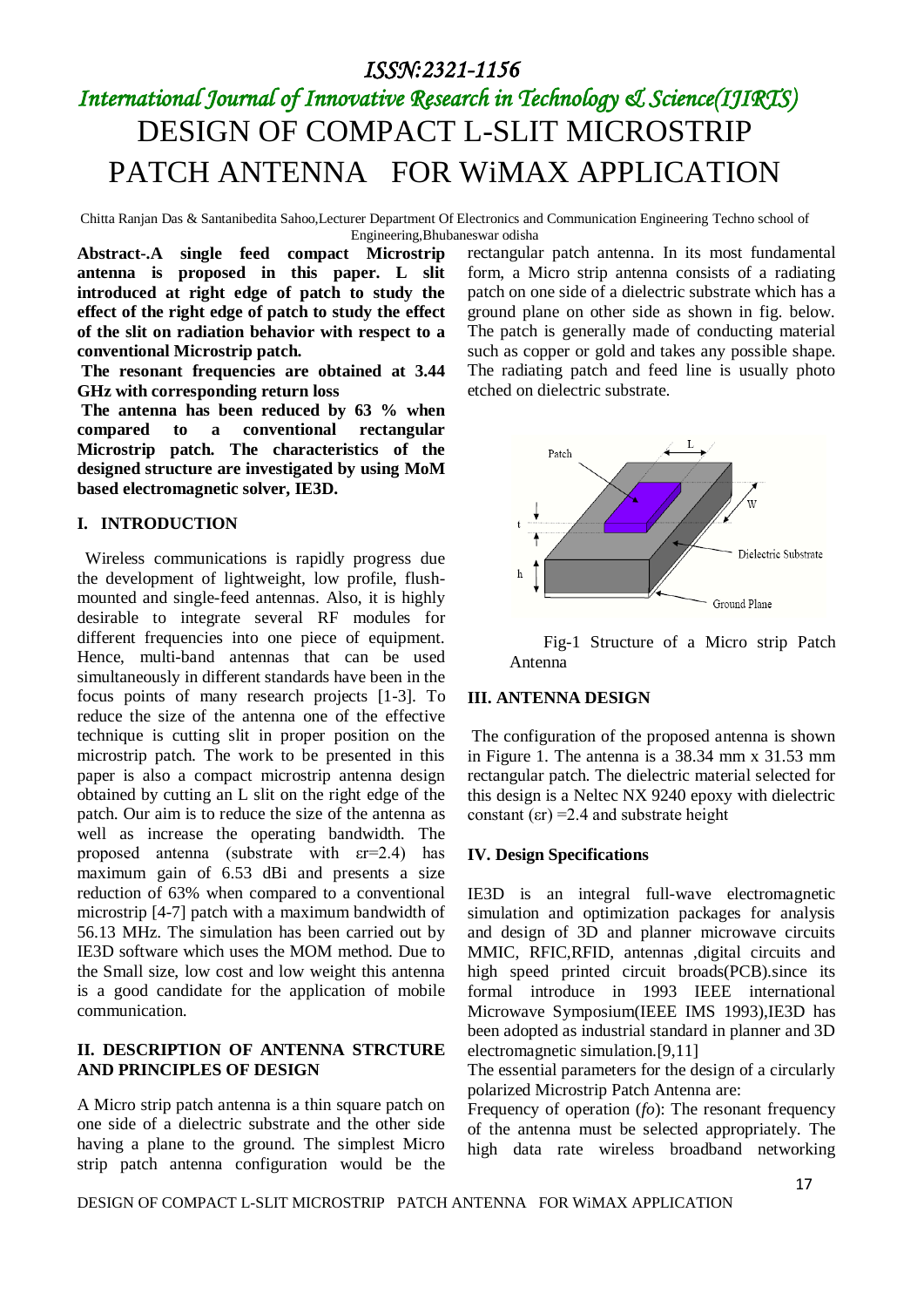### *ISSN:2321-1156*

### *International Journal of Innovative Research in Technology & Science(IJIRTS)*

systems for future wireless communications are WiMAX .Hence the antenna designed must be able to operate in this frequency range. The resonant frequency selected for my design is 3.0 GHz.

Dielectric constant of the substrate  $(\varepsilon_0)$ : The dielectric material selected form design is fabricated on Glass Epoxy which has a dielectric constant of 2.4.

Height of dielectric substrate (*h*): the height of the dielectric substrate is selected as 1.578mm. Hence, the essential parameters for the design are:

- $f<sub>0</sub>=3GHz$
- $\varepsilon_r = 2.4$
- $h = 1.58$
- c=velocity of light= $3 \times 10^8 m/sec$
- characteristics impedance  $Z_c$  of Microstrip line feed is  $50\Omega$

1. Calculation of Width (w)

By the formula:

$$
W = \frac{c}{2f_0\sqrt{\frac{(\varepsilon_r + 1)}{2}}} = 38.24mm
$$

2. Calculation of effective Dielectric constant ( $\varepsilon_{reff}$ ): By the formula:

$$
\varepsilon_{reff} = \frac{\varepsilon_r + 1}{2} + \frac{\varepsilon_r - 1}{2} [1 + 12 \frac{h}{W}]^{\frac{1}{2}} = 2.27mm
$$

3. Calculation extension Length $(\Delta L)$ 

 $\Delta L$  Is used for calculating resonant frequency of Micostrip antenna

By the formula:

$$
\Delta L = 0.412 \frac{\left(\frac{W}{h} + 0.264\right) (\varepsilon_{reff} + 0.3)}{(\varepsilon_{reff} - 0.258) (\frac{W}{h} + 0.8)}
$$
  
= 0.8149mm

4. Calculation of Length (L)

By the formula:

$$
L = \frac{c}{2f_0\sqrt{\varepsilon_{reff}}} - (2 \times \Delta L) = 31.54 \, mm
$$

5. Calculation of inset depth

By the formula:

 $G_{12}$ 

$$
= \frac{1}{120\pi^2} \int_{0}^{\pi} \left[ \frac{\sin\left(\frac{K_0 \omega}{2} \cos \theta\right)}{\cos \theta} \right]^2 J_0(K_0 L \sin \theta) Sin^3 \theta
$$
  
= 5.2093*e* - 004

6. Input resistance for the inset-feed is given approximately by:

$$
R_{in}(y = y_0) = \frac{1}{2(G_1 + G_2)} \cos^2\left(\frac{\pi}{L}y_0\right) = 44.32\Omega
$$

$$
= R_{in} (y_0 = 0) \cos^2 \left( \frac{\pi}{L} y_0 \right)
$$
  
= 107.669  $\Omega$ 

7. Calculation of By the formula: Returnloss =  $-10 \times log_{10} (1 - I^2)$  $=-18.3672db$ 

#### **V. EXPERIMENAL RESULT USING MATLAB**

From fig2, conclude that resonance frequency is at 3 GHz and give return loss of nearly -18db.



Fig 2 Return loss vs. Impedance match as a function of frequency plot (MATLAB)

From fig3 frequency vs. V.S.W.R plot, VSWR is 1.054db at frequency range 3 GHz. Thus V.S.W.R plot for antenna 1.4:1.this considers a good value of level of mismatched is not very high. High level of mismatch means port not properly matched.



Figure 3 shows the impedance match as a function of frequency vs. VSWR

From Fig. 4 radiation pattern Microstrip antenna radiates toward its patch surface, Phi should start at 0 deg and stop at 90 deg with a 90 deg step size.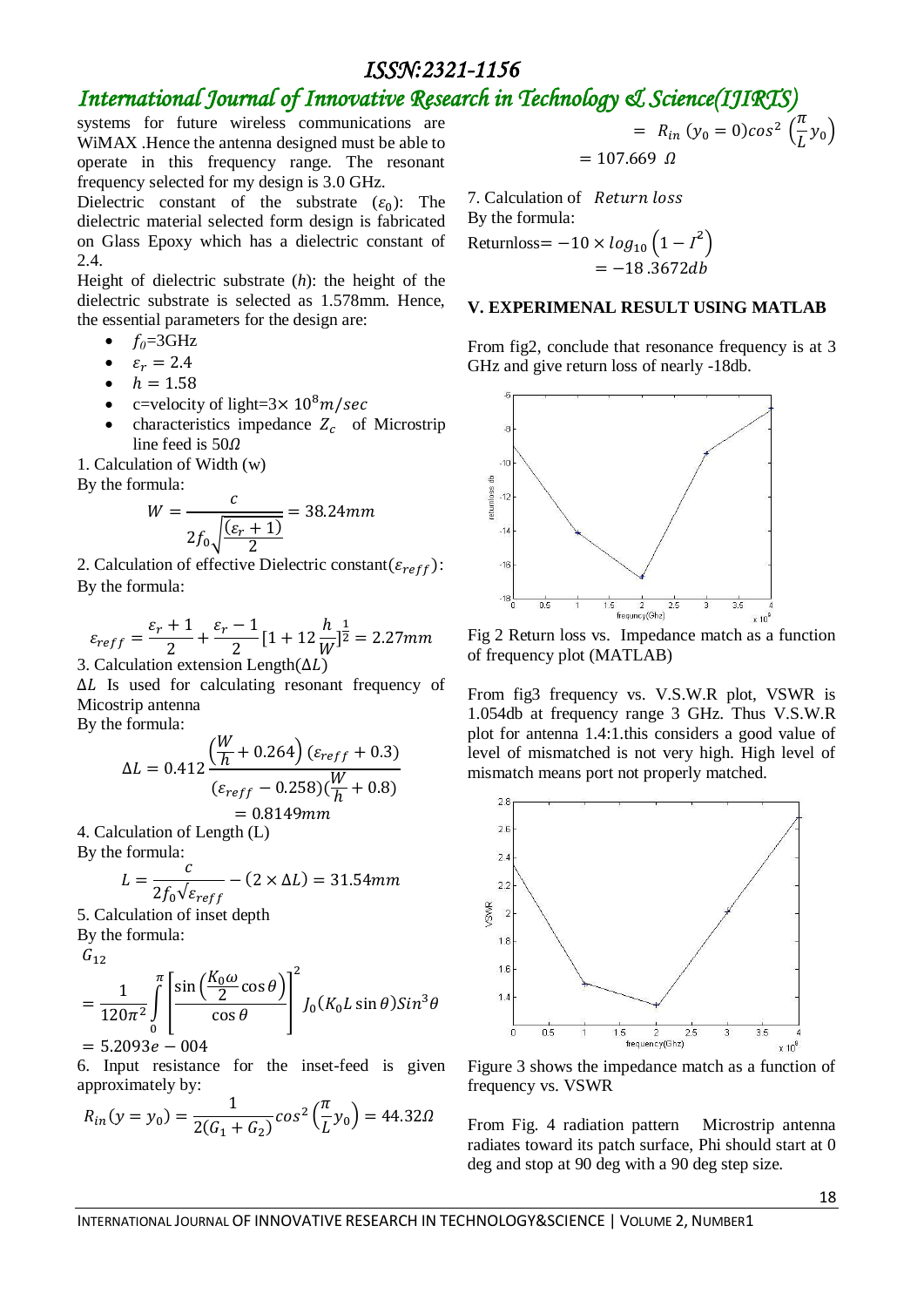# *ISSN:2321-1156 International Journal of Innovative Research in Technology & Science(IJIRTS)*



Figure 4: Radiation patterns at (a) E-plane and (b) Hplane (c) E-total

- VI. SIMULATED RESULT USING IE3D
- Given specifications were,
- 1. Dielectric constant  $(\varepsilon_r) = 2.4$
- 2. Frequency  $(f_r) = 3.0$  GHz.
- 3. Height (h) =1.58 mm.
- 4. Velocity of light  $(c) = 3 \times 108$  ms-1.
- 5. Practical width  $(W) = 38.24$  mm.
- 6. Loss Tangent (tan  $\delta$ ) = 0.002
- 7. Practical Length (L)  $L = 31.54$  mm



Fig 6 Structural view of L-slit patch

From Fig.7 conclude that resonance frequency is not exactly at 3 GHz, It is resonating at about 2.89 GHz and give return loss of nearly -12.5db.Return loss of antenna which should be -10db for good performance.-10db return loss means 90% of power is radiated.



Fig 7 Frequency vs. return loss patch

DESIGN OF COMPACT L-SLIT MICROSTRIP PATCH ANTENNA FOR WiMAX APPLICATION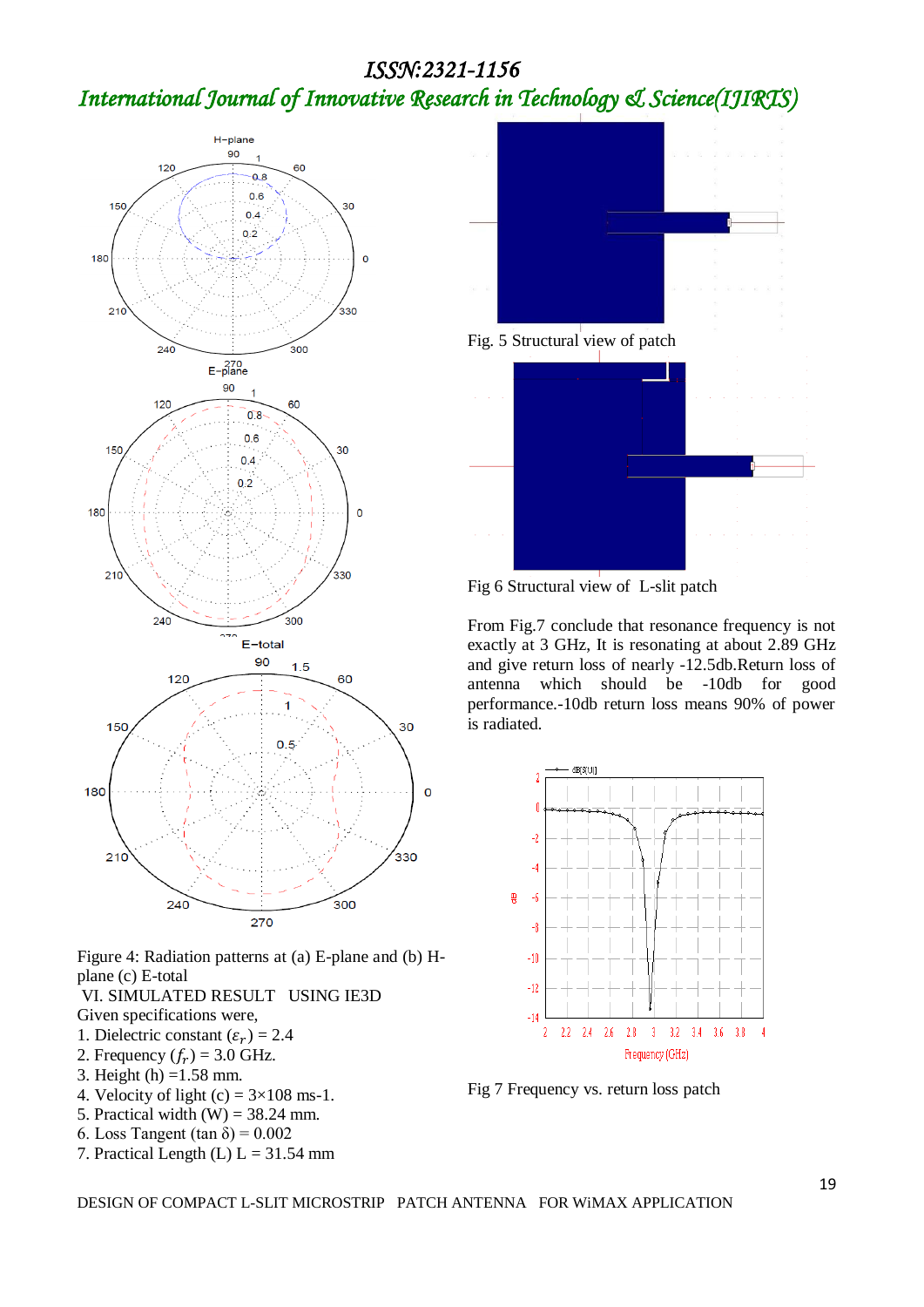# *ISSN:2321-1156 International Journal of Innovative Research in Technology & Science(IJIRTS)*



Fig 8 Frequency vs. return loss patch of L-slit antenna

From Fig.8 conclude that resonance frequency is not exactly at 3 GHz, It is resonating at about 2.89 GHz and give return loss of nearly -10.5db.Return loss of antenna which should be -10db for good performance.-10db return loss means 90% of power



Fig 9 radiation pattern of E-plane, H-plane, E-total of L-slit antenna



Fig 10 Gain vs Frequency plot From fig 10 we find that maximum gain occur at 2.58Ghz frequency

### **Conclusion**

A single feed single layer L slit microstrip antenna has been proposed in this paper. It is shown that the proposed antenna can operate in four frequency bands. The slit reduced the size of the antenna by 65 % and increase the bandwidth up to 53.13 MHz with a return loss of -14.25 dB, absolute gain about 6.53 dBi .Efficiency of antenna has been achieved 82 % for the higher band of operation. An optimization between size reduction and bandwidth enhancement is maintained in this work.

The theoretical results are compared with the simulated data obtained from IE3D.From MATLAB program, value of w, h, L,  $\varepsilon_{reff}$  insert depth(  $G_{12}$ ), Return loss ,directivity, Beam widths of E-plane and H-plane of Microstrip antenna are calculated. Then Return loss vs. Frequency plot, V.S.W.R vs. Frequency, E-Plane polar-Plane polar plot and E-total polar plot are drawn. By using w, h, L, the simulated result using IE3D software are verified by measurement. For L slit Microstrip antenna design fabricates on Neltec NX 9240 substrate based, Microstrip board with dielectric constant 2.36 and the substrate height is 1.58 mm and loss tangent is 0.002. The properties of antenna such as bandwidth, S-Parameter has been investigated and compared between different optimization scheme and theoretical results.

Results shows that proposed of Microstrip patch antenna has very small size, wide bandwidth,